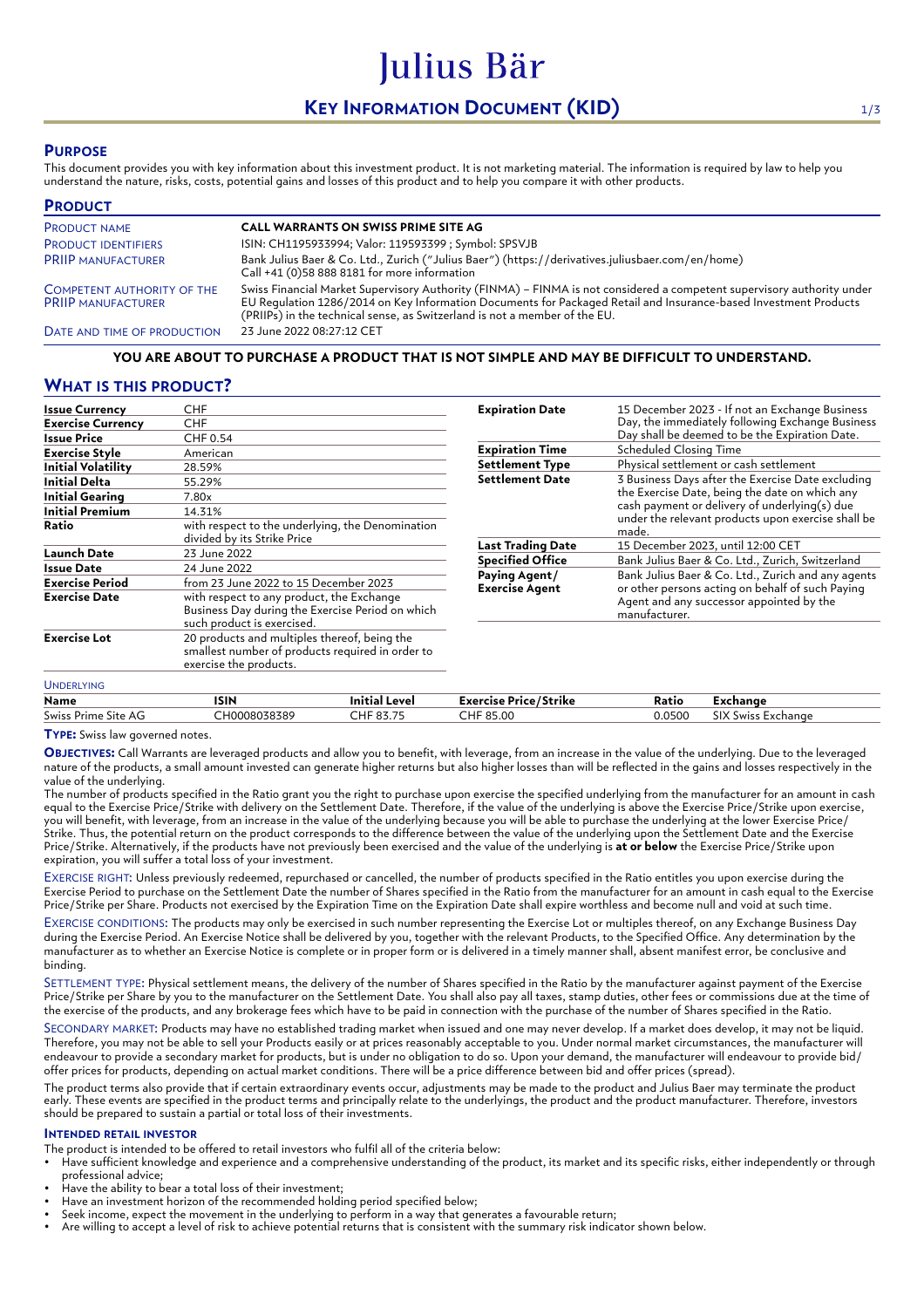# **WHAT ARE THE RISKS AND WHAT COULD I GET IN RETURN?**

## **RISK INDICATOR**



Lower risk Higher risk

The risk indicator assumes you keep the product until maturity. The actual risk can vary significantly if you cash in at an early stage and you may get back less. You may not be able to sell your product easily or may have to sell at a price that significantly impacts on how much you get back.

The summary risk indicator is a guide to the level of risk of this product compared to other products. It shows how likely it is that the product will lose money because of movements in the markets or because Julius Baer is not able to pay you.

Julius Baer has classified this product as 7 out of 7, which is the highest risk class. This rates the potential losses from future performance at a very high level, and poor market conditions are very unlikely to impact Julius Baer's capacity to pay you.

#### **Be aware of currency risk. If the currency of your account is different to that of this product, you will be exposed to currency risk, so the final return you will get depends on the exchange rate between the two currencies. This risk is not considered in the indicator shown above.**

In the event of physical delivery of the underlying on termination of the product, you may incur a loss if the value of the underlying decreases between termination of the product and the date when it is credited to your securities account.

This product does not include any protection from future market performance, so you could lose some or all of your investment.

If Julius Baer is not able to pay you what is owed, you could lose your entire investment.

#### **PERFORMANCE SCENARIOS**

**Market developments in the future cannot be accurately predicted. The scenarios shown are only an indication of some of the possible outcomes based on recent returns. Actual returns could be lower.**

| Investment: CHF 10,000                                                               |                                     | 1 Year                  | 15 December 2023<br>(Recommended holding period) |
|--------------------------------------------------------------------------------------|-------------------------------------|-------------------------|--------------------------------------------------|
| <b>Stress scenario</b>                                                               | What you might get back after costs | <b>CHF 0.00</b>         | <b>CHF 0.00</b>                                  |
|                                                                                      | Average return each year            | $-100.00\%$             | -99.95%                                          |
| Unfavorable scenario                                                                 | What you might get back after costs | <b>CHF 0.00</b>         | <b>CHF 0.00</b>                                  |
|                                                                                      | Average return each year            | $-100.00\%$             | -99.95%                                          |
| What you might get back after costs<br>Moderate scenario<br>Average return each year |                                     | CHF 1,102.42<br>-88.98% | <b>CHF 0.00</b><br>-99.95%                       |
| <b>Favorable scenario</b>                                                            | What you might get back after costs | CHF 6,823.20            | CHF 24,215.35                                    |
|                                                                                      | Average return each year            | $-31.77\%$              | 80.33%                                           |

This table shows the money you could get back during the lifetime of this product under different scenarios, assuming that you invest CHF 10,000. The scenarios shown illustrate how your investment could perform. You can compare them with the scenarios of other products.

The scenarios presented are an estimate of future performance based on evidence from the past on how the value of this investment varies, and are not an exact indicator. What you get will vary depending on how the market performs and how long you keep the product. The stress scenario shows what you might get back in extreme market circumstances, and it does not take into account the situation where Julius Baer may not be able to pay you.

This product cannot be easily cashed in. This means it is difficult to estimate how much you would get back if you cash in before maturity. You will either be unable to cash in early or you will have to pay high costs or make a large loss if you do so.

The figures shown include all the costs of the product itself, but may not include all the costs that you pay to your advisor or distributor. The figures do not take into account your personal tax situation, which may also affect how much you get back.

# **WHAT HAPPENS IF JULIUS BAER IS UNABLE TO PAY OUT?**

You are exposed to the risk that Julius Baer might be unable to meet its obligations in connection with the product for instance in the event of bankruptcy or an official directive for resolution action. This may materially adversely affect the value of the product and could lead to you losing some or all of your investment in the product. The product is not a deposit and as such is not covered by any deposit protection scheme.

# **WHAT ARE THE COSTS?**

The Reduction in Yield (RIY) shows what impact the total costs you pay will have on the investment return you might get. The total costs take into account one-off, ongoing and incidental costs.

The amounts shown here are the cumulative costs of the product itself, for the indicated holding period(s). They include potential early exit penalties. The figures assume you invest CHF 10,000. The figures are estimates and may change in the future.

| <b>COST OVER TIME</b>           |                                     |                                                             |  |
|---------------------------------|-------------------------------------|-------------------------------------------------------------|--|
| Investment: CHF 10,000          | If you cash in at the end of 1 Year | If you cash in at the end of the recommended holding period |  |
| Total costs                     | CHF 0.07                            | CHF 0.00                                                    |  |
| Impact on return (RIY) per year | 0.00%                               | 0.00%                                                       |  |

The reduction in yield shown in the above table is annualised, which means it may not be comparable to the reduction in yield values shown in other key information documents.

The costs shown in the table above represent how much the expected costs of the product would affect your return, assuming the product performs in line with the moderate performance scenario.

The person selling you or advising you about this product may charge you other costs. If so, this person will provide you with information about these costs, and show you the impact that all costs will have on your investment over time.

#### **COMPOSITION OF COSTS** The table below shows:

• The impact of the different types of costs on the investment return you might get at the end of the recommended holding period.

The meaning of the different cost categories.

**The table shows the impact on return per year.**

| One-off costs    | Entry costs         | 0.00% | The impact of the costs already included in the price.              |
|------------------|---------------------|-------|---------------------------------------------------------------------|
|                  | Exit costs          | 0.00% | The impact of the costs of exiting your investment when it matures. |
| Ongoing costs    | Transaction costs   |       | N/A                                                                 |
|                  | Other ongoing costs |       | N/A                                                                 |
| Incidental costs | Performance fee     |       | N/A                                                                 |